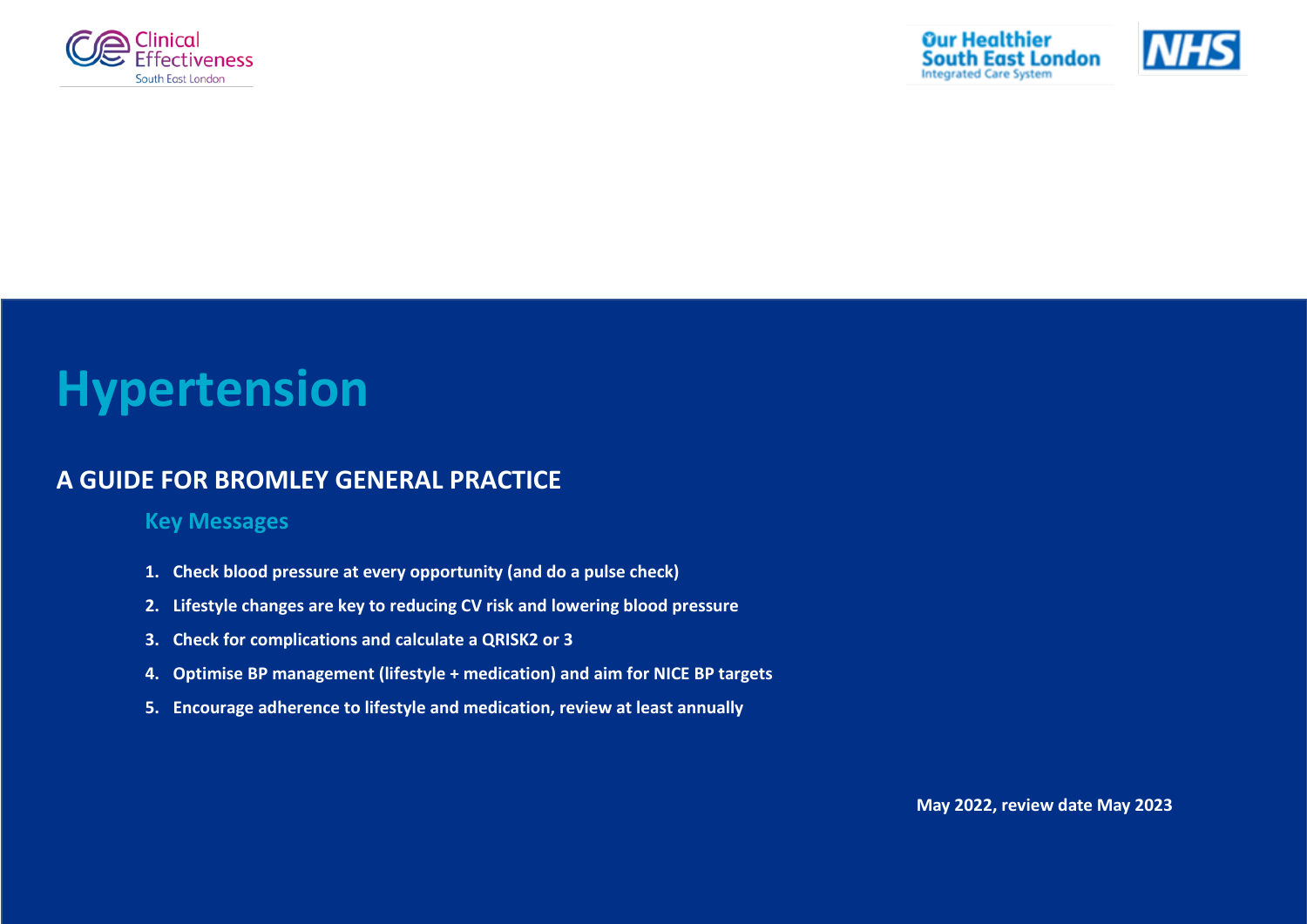



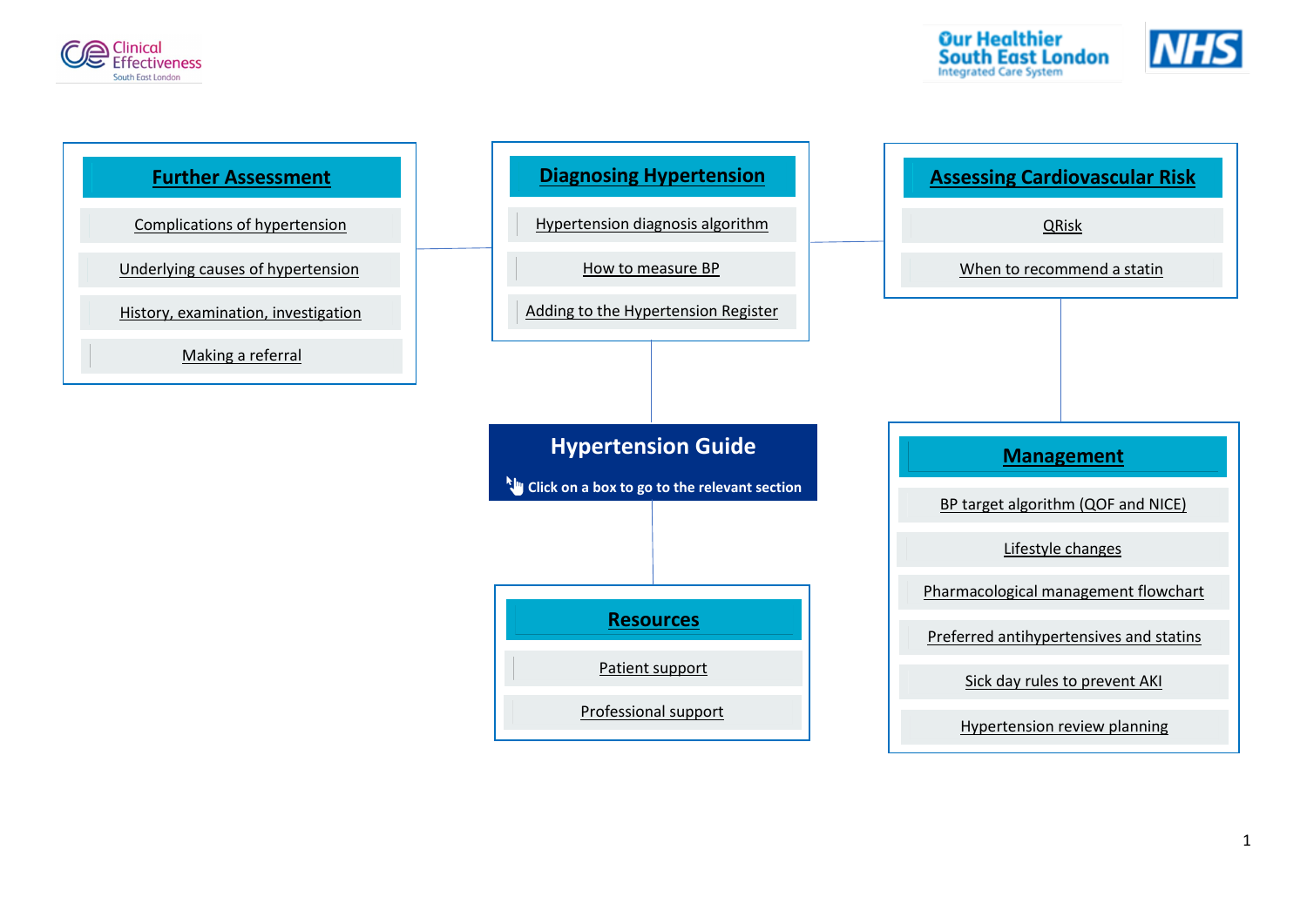



## Contents

| 1.1   |  |
|-------|--|
| 1.2   |  |
| 1.2.1 |  |
| 1.2.2 |  |
| 1.2.2 |  |
| 1.2.3 |  |
| 1.2.4 |  |
| 1.2.5 |  |
| 1.3   |  |
| 1.3.1 |  |
| 1.3.2 |  |
| 1.3.3 |  |
| 1.3.4 |  |
| 1.3.5 |  |
| 1.3.6 |  |
| 1.3.7 |  |
| 1.4   |  |
| 1.4.1 |  |
| 1.4.2 |  |
| 1.5   |  |
| 1.6   |  |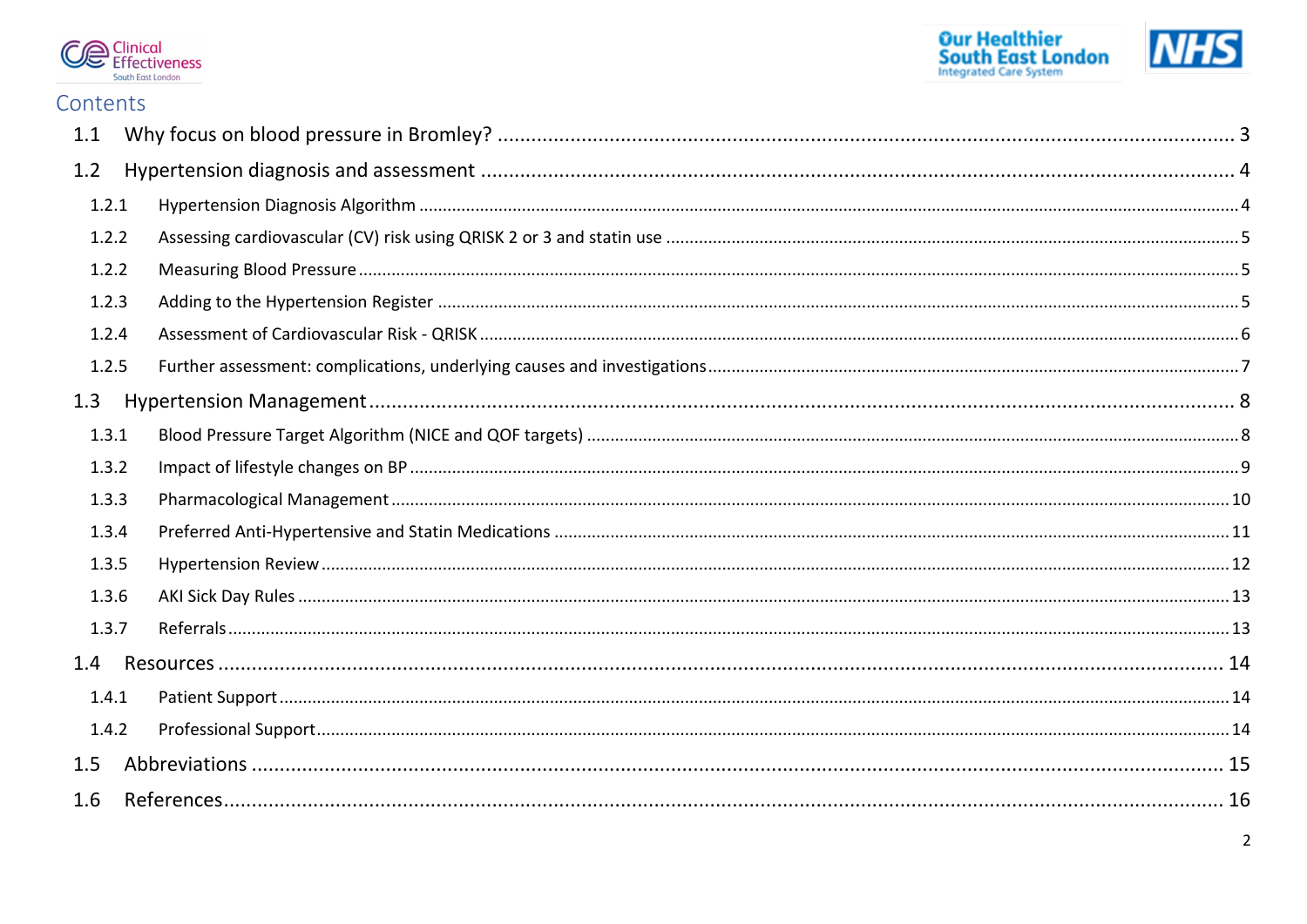

1.7 [Acknowledgements & Approval...................................................................................................................................................](#page-17-0) 17





## <span id="page-3-0"></span>**1.1 Why focus on blood pressure in Bromley?**

**Treatment of hypertension significantly reduces risk of stroke, IHD, heart failure and all-cause mortality.<sup>1</sup>**

**Hypertension is a risk factor for worse COVID-19 outcomes.** 

- **Risk reduction:** Every 10mmHg reduction in systolic BP reduces risk of major CV events by 20%[1](#page-16-1)
- **Under-treated:** 57.3% of Bromley patients <80 years with hypertension have a BP  $>$ 140/90mmHg<sup>[2](#page-16-2)</sup>
- **Under-diagnosed:** An estimated 33,300 people remain undiagnosed in Bromley (prevalence =  $13.5\%$  vs expected =  $26.2\%$  $26.2\%$ )<sup>2</sup>

**In Bromley, in a single year, reducing the average systolic BP in people with hypertension by 10mmHg could prevent:**

- **95** people from having a stroke
- **83** people from developing heart failure
- 123 people from developing IHD
- **335** deaths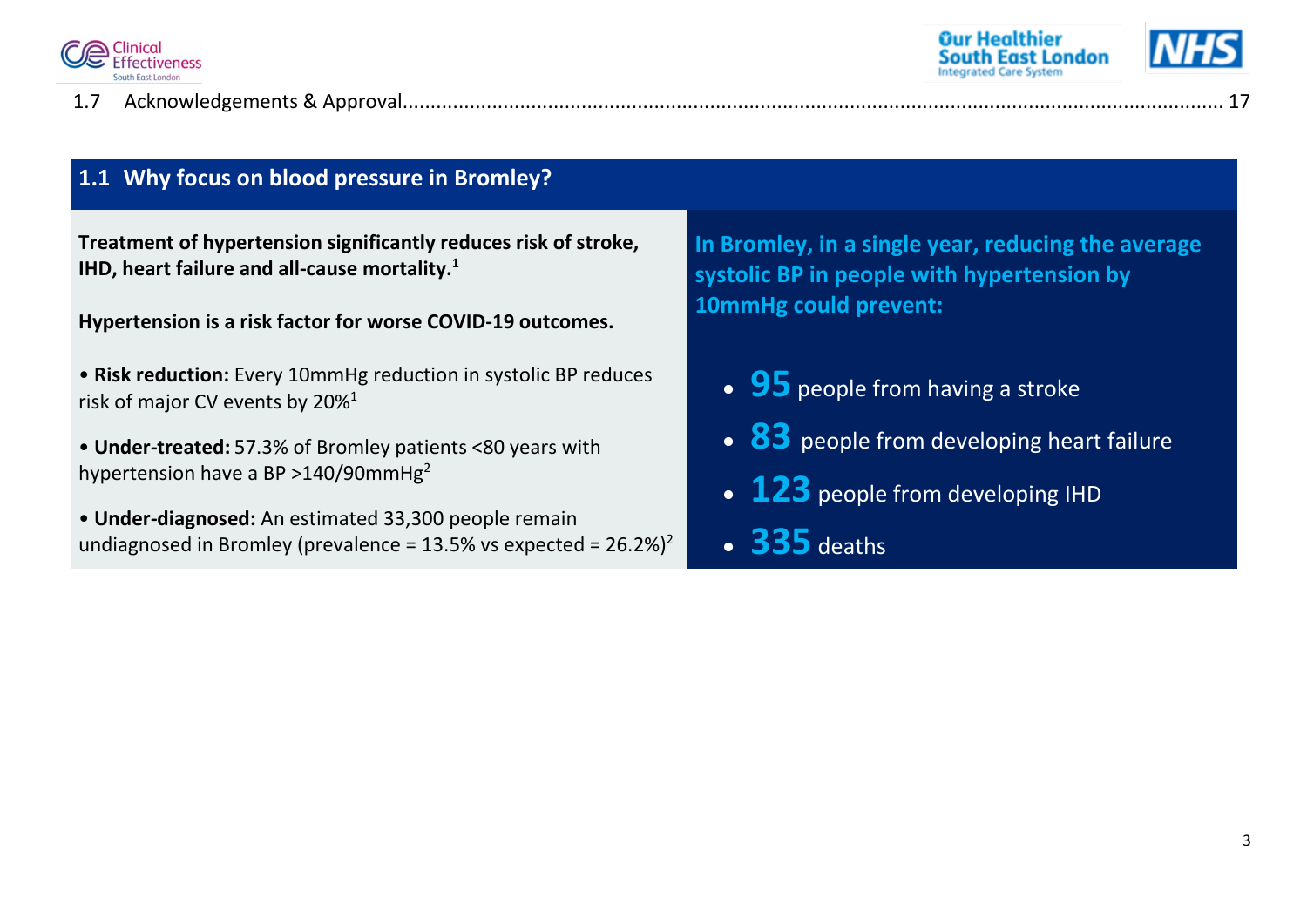





## <span id="page-4-0"></span>**1.2 Hypertension diagnosis and assessment**

## <span id="page-4-1"></span>**1.2.1 Hypertension Diagnosis Algorithm[3](#page-16-3)[,4](#page-16-4)[,5](#page-16-5)**

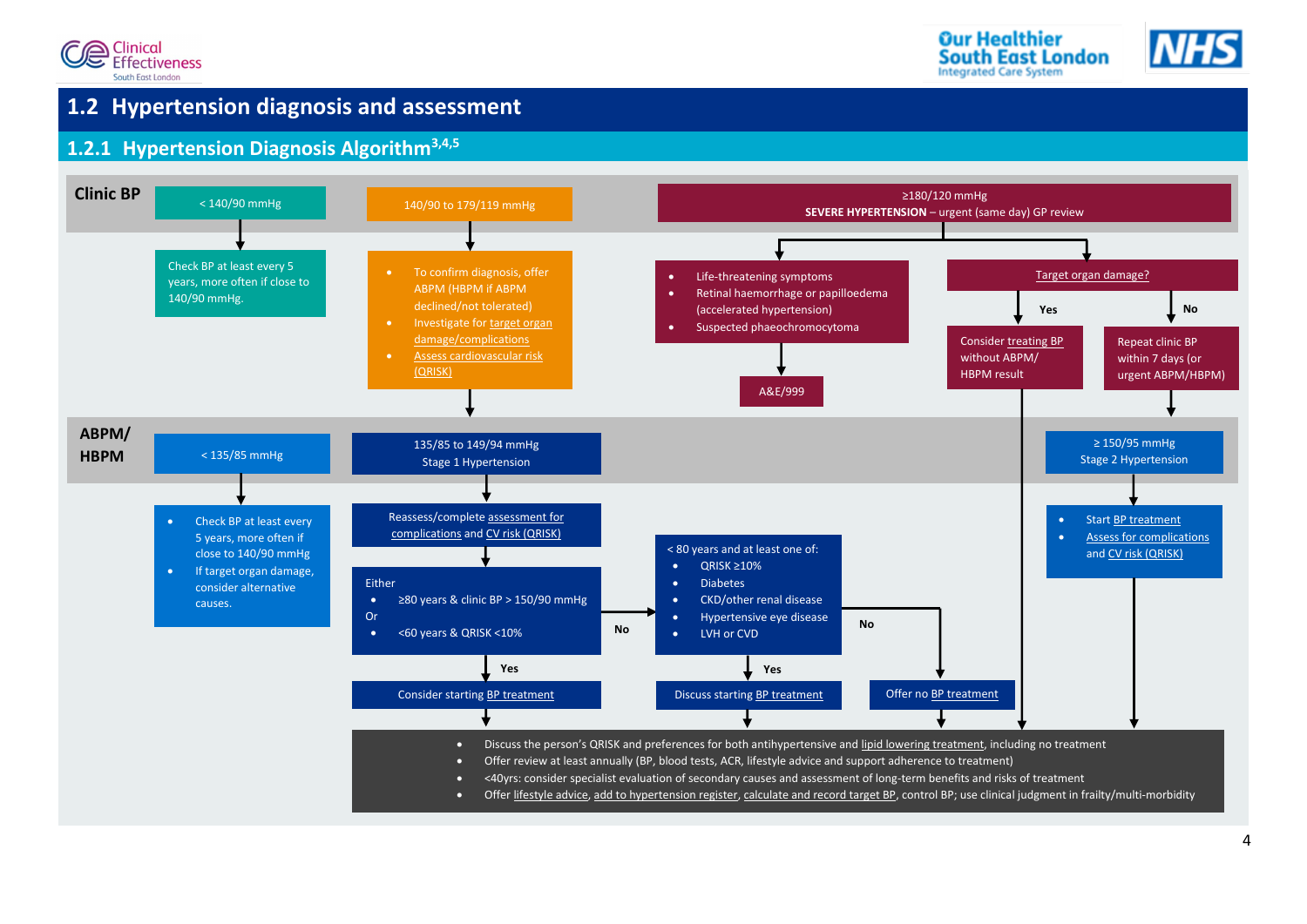



## <span id="page-5-0"></span>**1.2.2 Measuring Blood Pressure**

#### **How to measure BP**

- Initially measure blood pressure in both arms. If difference >15 mmHg, repeat measurements.
- If difference remains >15 mmHg on the second measurement, measure subsequent blood pressures in the arm with the higher reading (note this on EMIS).
- <span id="page-5-2"></span>**•** Consider the possibility of **coarctation of the aorta** if there is a difference in both arms.

## **What is QRISK? When and how to measure standing and sitting BP**

- Consider performing in patients with diabetes, symptoms of postural hypotension or age ≥80yrs.
- Measure sitting BP and then ask patient to stand, wait at least one minute and then measure standing BP.
- Меаѕиге sitting BP and then ask patient to stand, wait at least one minute and then measure standing BP.<br>If postural hypotension is diagnosed (≥20 mmHg systolic drop from sitting to standing) or patient has symptoms of p **• Note also already high risk of CVD** (should be considered for statin therapy anyway): **based on standing BP**. ▪ Chronic kidney disease (includes stage 3 CKD) • If postural hypotension is diagnosed (≥20 mmHg systolic drop from sitting to standing) or patient has symptoms of postural hypotension, review medication and treat to BP target

### Ambulatory BP monitoring (ABPM)

- Ensure sufficient readings minimum 14 readings during waking hours.
- Use daytime average BP for diagnosis.

#### **Frame BP monitoring (HBPM)** *COVD risk is required to adjust for factors that the risk is required to a distribution* $\mathbf{r}$

- Ensure a validated (and calibrated) BP machine is being used.
- Advise to record two BP readings each morning and evening for at least 4 days (ideally 7).
- Disregard the first day's readings and calculate the average of the remaining readings.

## <span id="page-5-1"></span>**1.2.3 Adding to the Hypertension Register**

#### **To add to the hypertension register**

- Code most cases as 'Essential Hypertension'.
- Where appropriate, e.g. if the patient has hypertension in pregnancy, use an alternative specific code, ensuring that it is recognised for QOF purposes as indicated by the icon **QOF** when selecting the code in EMIS Web.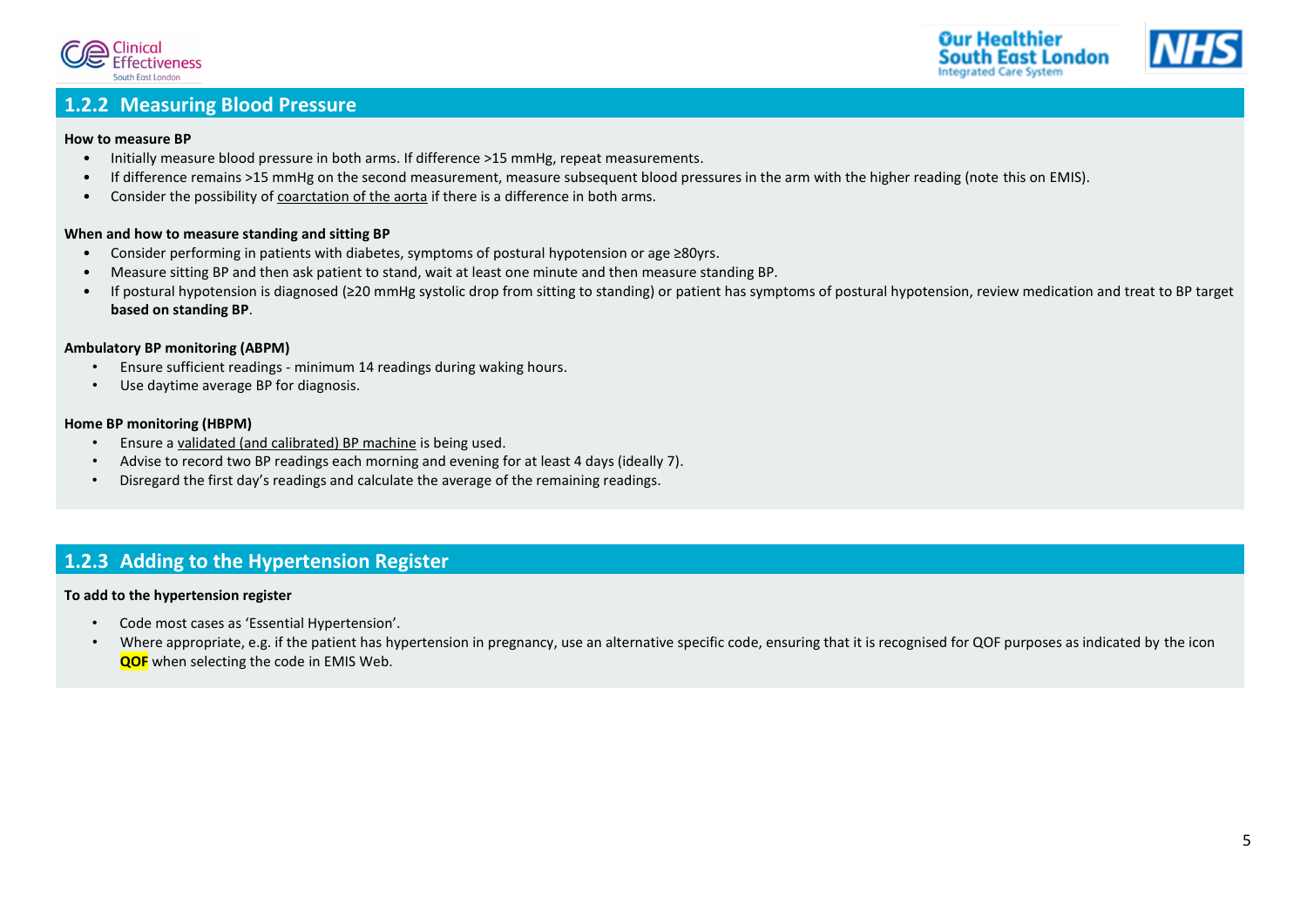



## <span id="page-6-0"></span>**1.2.4 Assessment of Cardiovascular Risk - QRISK[7,](#page-16-6)[8](#page-16-7)**

#### <span id="page-6-1"></span>**QRISK**

QRISK is a risk calculator for predicting the risk of cardiovascular disease (CVD) over the next 10 years and is used to guide the need for both antihypertensive and lipid modification therapy (statin use).

- For use in ages 25 84 years (may underestimate risk in under 40s).
- Not applicable if already high risk of CVD (should be considered for statin therapy anyway):
	- ➢ Type 1 DM
	- $\geq$  285 years
	- $\triangleright$  Familial hypercholesterolaemia
	- ➢ History of CVD including stroke/TIA
	- ➢ CKD 3-5 for QRISK2 *(QRISK3 does include CKD)*
- The CVD risk is an estimate. Clinical judgement is required to adjust for factors that the risk calculator does not take account of.
- <span id="page-6-2"></span>• QRISK also provides a 'heart-age' calculation which can help inform discussions about risk reduction.

#### **Recommending a statin for primary prevention:**

Offer a statin to people with an estimated 10-year CVD risk (QRISK) of **≥ 10%**, if lifestyle interventions have proved to be ineffective.

See SEL IMOC [Lipid Management Medicines Optimisation Pathway.](https://selondonccg.nhs.uk/download/16002/)

#### **QRISK2 vs QRISK3**

QRISK3 is the latest QRISK iteration. It includes more factors than QRISK2 to identify those most at risk of heart disease and stroke, as follows:

- Chronic kidney disease (including stage 3 CKD)
- **Migraine**
- **Corticosteroids**
- Systemic lupus erythematosus (SLE)
- Atypical antipsychotics
- Severe mental illness
- Erectile dysfunction
- A measure of systolic blood pressure variability

QRISK2 will underestimate risk for the above conditions.



**QRISK2** On EMIS Web: 'QRisk2 Data Entry Template' **QRISK3** Not on EMIS yet: find online [here](https://www.qrisk.org/three/)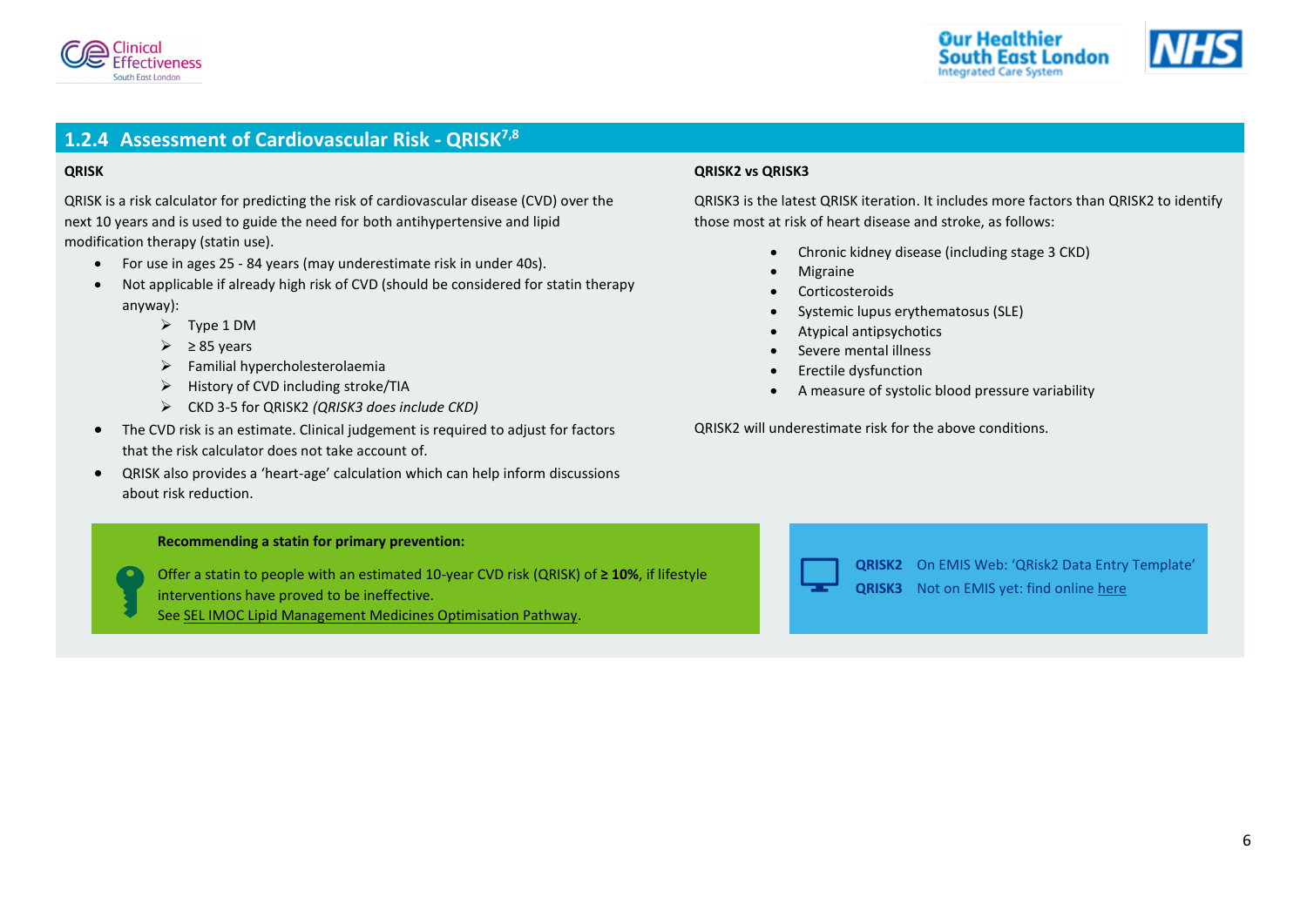



### <span id="page-7-0"></span>**1.2.5 Further assessment: complications, underlying causes and investigations[4,](#page-16-4)[6](#page-16-8)**

#### <span id="page-7-1"></span>**Hypertension increases the risk of a number of conditions including:**

**Cardiovascular** Heart failure Coronary artery disease Stroke Peripheral arterial disease Vascular dementia Hypertensive retinopathy

**Renal** Chronic kidney disease Acute kidney injury

#### **Ophthalmological**

Hypertensive retinopathy (retinal haemorrhage & papilloedema)

<span id="page-7-2"></span>**Underlying conditions/drugs may cause secondary hypertension (refer if an underlying condition is suspected):**

#### **Cardiovascular**

Coarctation of the aorta Aortic dissection (to A&E)

- **Renal** Chronic pyelonephritis Diabetic nephropathy Glomerulonephritis Polycystic kidney disease Obstructive uropathy Renal cell carcinoma Renal artery stenosis
- **Endocrine** Phaeochromocytoma (to A&E) Thyroid disease Primary hyperaldosteronism (i.e. Conn's syndrome) Cushing's syndrome Acromegaly

#### Connective tissue disorders (SLE, **Drugs**

Alcohol, ciclosporin, cocaine, COCP, corticosteroids, erythropoietin, leflunomide, liquorice, NSAIDs, sympathomimetics, venlafaxine

#### <span id="page-7-3"></span>**Targeted history, examination and investigation should be undertaken to check for complications/target organ damage/underlying causes. Consider the following:**

Risk Factors: Record family history of CVD, smoking status, obesity (BMI, waist circumference), physical activity level, alcohol intake, family history of renal disease, Calculate QRISK, Use the Ardens BP data entry templa

#### <span id="page-7-4"></span>**Signs of coarctation of the aorta**

Different BP in both arms Radiofemoral delay Absent/weak femoral pulses Palpable collateral vessels in back muscles Suprasternal murmur radiating to back

#### **Renal Symptoms/Signs** Abdominal/flank/loin mass (? polycystic kidney disease/obstructive uropathy/renal cell carcinoma)

Abdominal bruit (? renal artery stenosis)

#### <span id="page-7-5"></span>**Worrying Symptom/Signs**

#### Life-threatening symptoms - **Refer to Emergency Department**

nodosa)

new onset confusion, chest pain, acute heart failure, suspected TIA

**Other conditions**

scleroderma, polyarteritis

Retroperitoneal fibrosis Obstructive sleep apnoea

#### Accelerated hypertension - **Refer same day to Medical Ambulatory Unit**

Retinal haemorrhage, papilloedema (hypertensive retinopathy)

#### Phaeochromocytoma - **Refer to Emergency Department**

Labile BP, postural hypotension, headache, palpitations, pallor, abdominal pain, excessive sweating

**Investigations:** 12 lead ECG, lipid profile, FBC, renal function\*, TFT, HbA1c, urine dip for haematuria, urine ACR, consider renal US if suspected renal cause

\* Latest NICE CKD guidance (August 2021) advises glomerular filtration rate (eGFR) adjustment should no longer be performed in people of African-Caribbean or African family backgroun[d.](#page-16-9) 9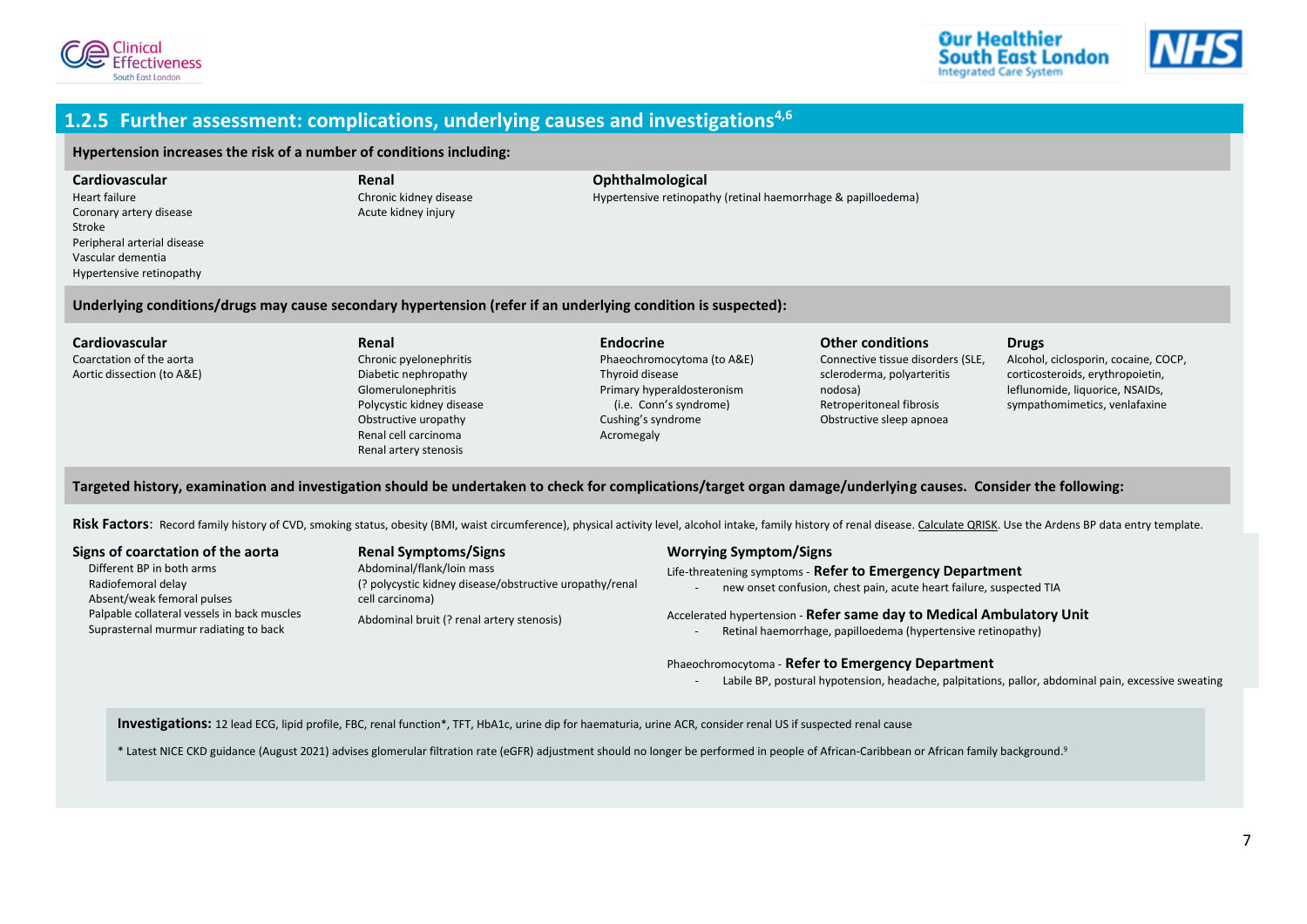



## <span id="page-8-0"></span>**1.3 Hypertension Management**

#### <span id="page-8-1"></span>1.3.1 **Blood Pressure Target Algorithm** (NICE and QOF targets) [3,](#page-16-3)[10](#page-16-10)[,19,](#page-16-11)[20](#page-16-12)[,21,](#page-16-13)[22](#page-16-14) Yes Yes and the set of the Monday of the Monday of the Monday of the Monday of the Monday of the Monday of the Mon ACR ≥70 mg/mmol Use clinical judgement in frailty/multi-morbidity. All targets are for clinic measurements. For home/ABPM readings, add 5mmHg to both systolic and diastolic measurements to make them equivalent to clinic measurements. Combined targets meet both QOF and NICE recommendations. **CKD** No Yes ACR ≥70 mg/mmol Aged under 80 years The Communication of the Communication of the Type 2 Diabetes Type 2 Diabetes **CKD** Type 1 Diabetes No Yes Yes No Target BP (NICE & QOF) ≤150/90 Diabetes with CKD No No No Yes Yes Target BP (NICE) ≤150/90 (QOF) ≤140/80 (Combined) ≤140/80 Target BP (NICE) 120-129/79 (QOF) ≤140/90 (Combined) ≤129/79 No Target BP (NICE) 120-139/89 (QOF) ≤150/90 (Combined) ≤139/89 Target BP (NICE) 120-139/89 (QOF) ≤140/90 (Combined) ≤139/89 Yes Yes Target BP (NICE) ≤135/85 (QOF) ≤140/80 (Combined) ≤135/80 Target BP (NICE) 120-129/79 (QOF) ≤140/80 (Combined) ≤129/79 Target BP (NICE) 120-129/79 (QOF) ≤150/90 (Combined) ≤129/79 Target BP (NICE) ≤140/90 (QOF) ≤140/80 (Combined) ≤140/80 Either of the following: • Albuminuria (ACR ≥30 mg/mol) • At least 2 additional features of [metabolic syndrome](https://patient.info/doctor/metabolic-syndrome#nav-0) **Start** Target BP (NICE) ≤130/80 (QOF) ≤140/80 (Combined) ≤130/80 Target BP (NICE & QOF) ≤140/90 Yes No No

Use the SNOMED CT codes "Target systolic blood pressure" & "Target diastolic blood pressure" to record the target blood pressure in the patient record. These may be entered manually or via the Arden's Hypertension Data Entry Template. Recording of these targets may help non-clinicians to triage home and waiting room readings.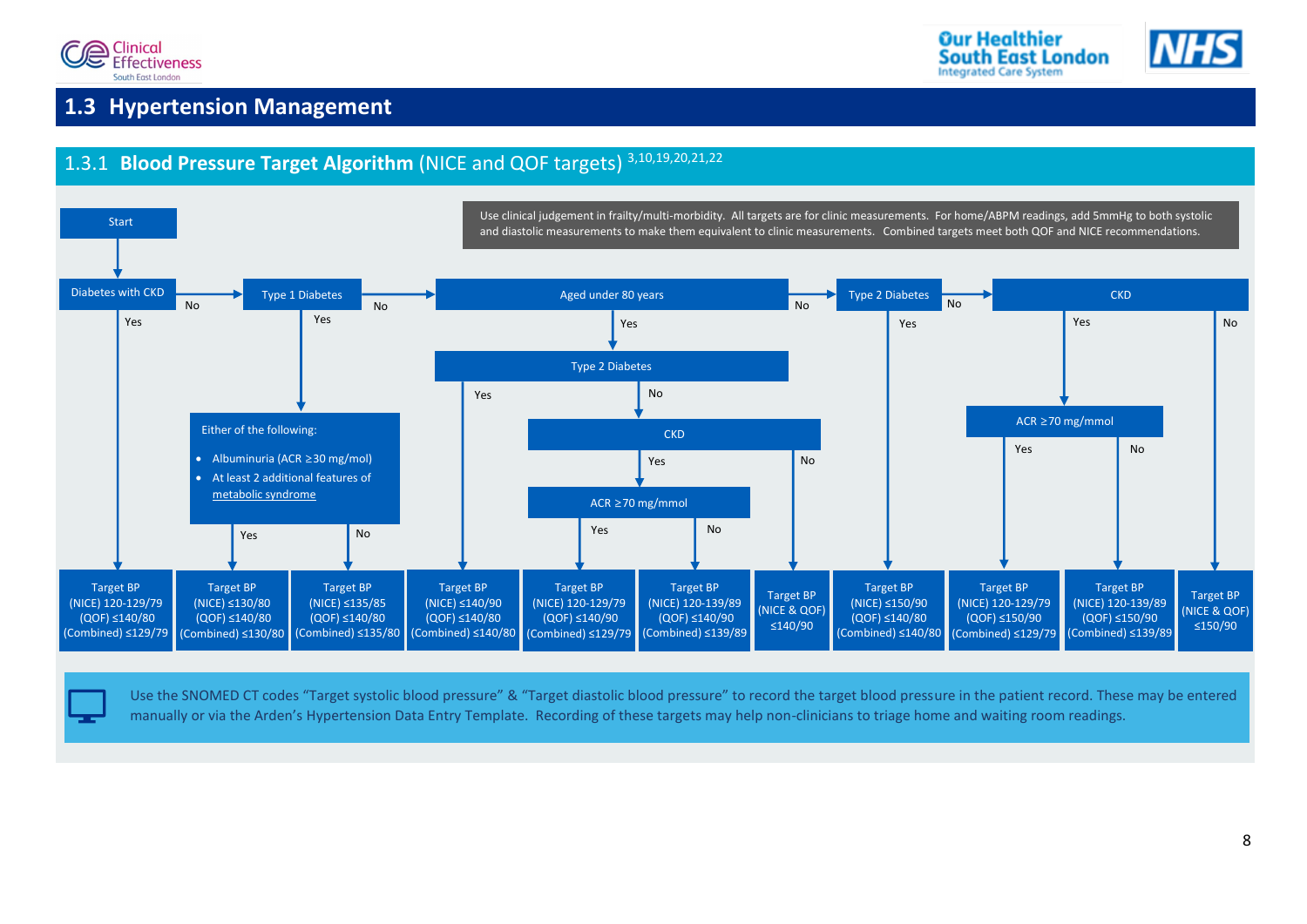



## <span id="page-9-0"></span>**1.3.2 Impact of lifestyle changes on BP[11](#page-16-15)**

| <b>Action</b>                 | Recommendation                                                                                | <b>Approximate systolic BP reduction</b> |
|-------------------------------|-----------------------------------------------------------------------------------------------|------------------------------------------|
| <b>Reduced weight</b>         | Maintain healthy body weight                                                                  | 5-20mmHg/10kg loss                       |
| <b>DASH diet</b>              | Consume a diet rich in fruits, vegetables, low-fat dairy with reduced saturated and total fat | 8-14mmHg                                 |
| <b>Reduced salt intake</b>    | Reduced dietary sodium intake (<1 teaspoon/day)                                               | $2-8$ mm $Hg$                            |
| Increased exercise            | Regular aerobic physical activity (at least 30 min/day, most days of the week)                | 4-9mmHg                                  |
| <b>Reduced alcohol intake</b> | Below or equal to 14 units/week                                                               | $2-4$ mm $Hg$                            |

Note: In addition to the above, discourage consumption of excessive caffeine or caffeine-rich products[.](#page-16-3)<sup>3</sup> Average BP reduction (systolic) from one anti-hypertensive drug= [12](#page-16-16).5-15.5mmHg.<sup>12</sup> The effects of implementing lif modifications are dose and time dependent, and could be greater for some individuals.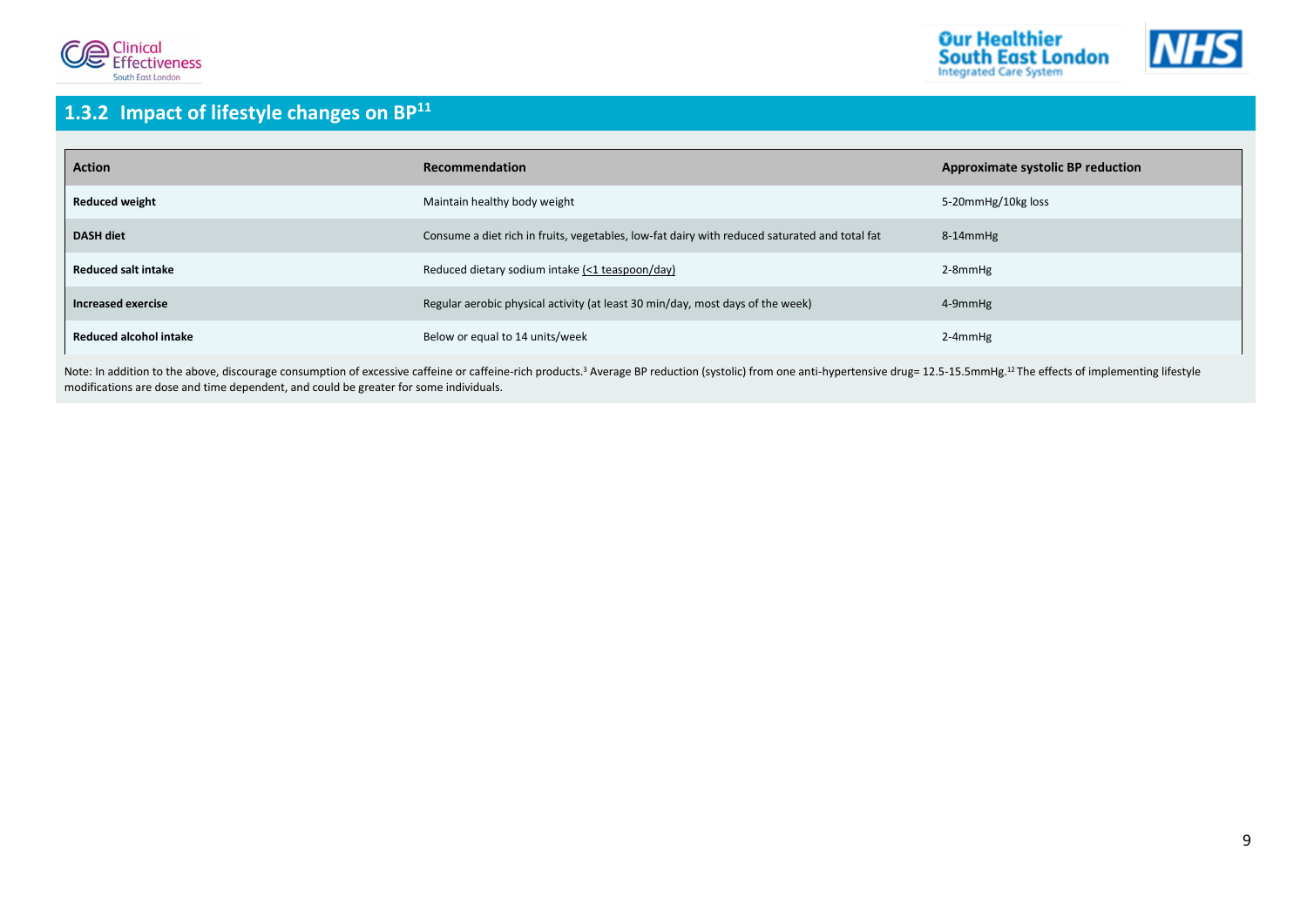





## <span id="page-10-0"></span>**1.3.3 Pharmacological Management[3](#page-16-3)[,5](#page-16-5)[,13,](#page-16-17)[14](#page-16-18)**

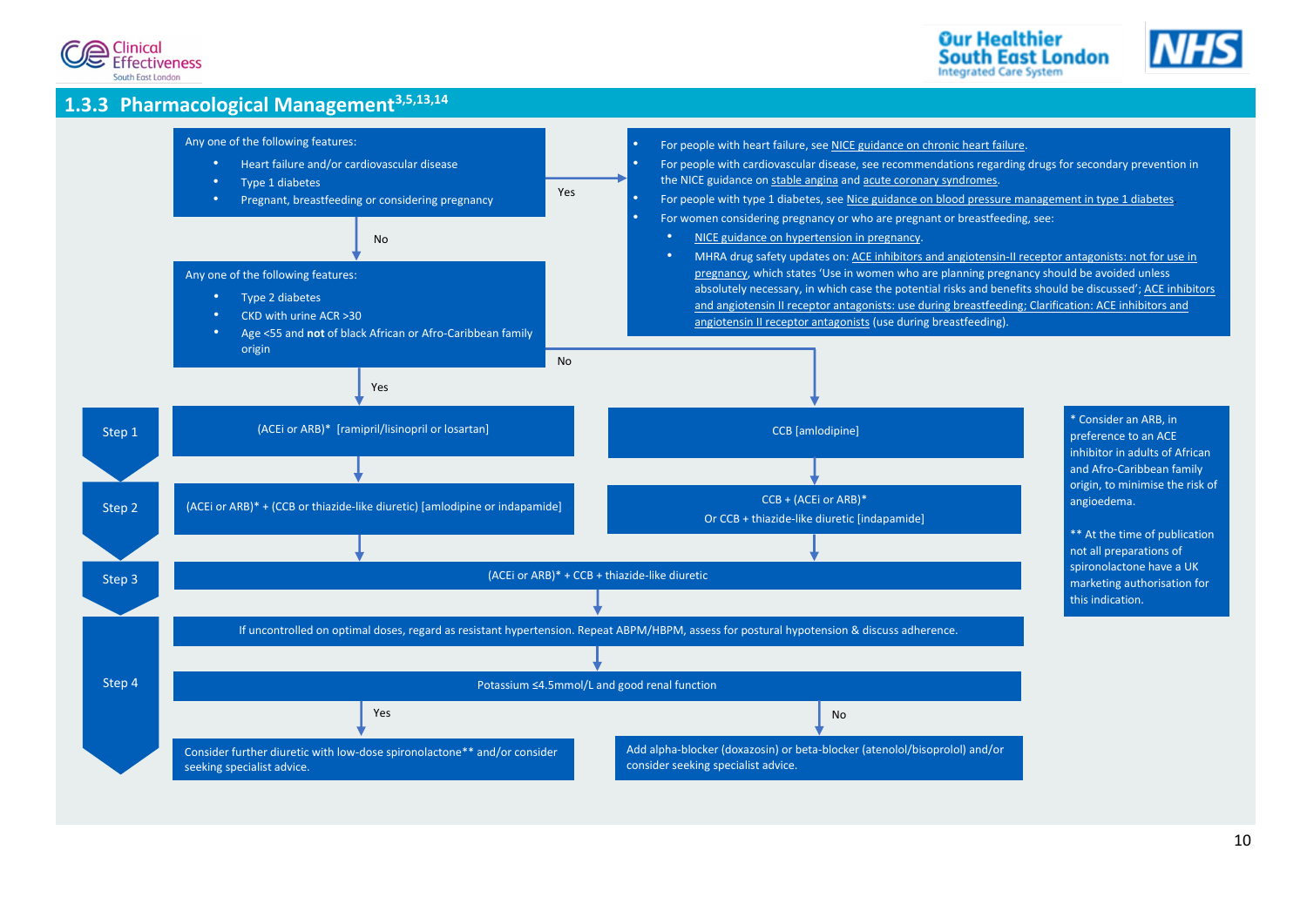





## <span id="page-11-0"></span>**1.3.4 Preferred Anti-Hypertensive and Statin Medications [5](#page-16-5)[,3](#page-16-3)[,15,](#page-16-19)[16,](#page-16-20)[17](#page-16-21)**

| <b>Class</b>               | <b>Drug</b>                                                                                      | <b>Starting Dose</b>                                            | <b>Daily Range</b>                                                             | Notes (these are not extensive, please refer to the latest BNF for further information especially titration<br>increments/cautions/contra-indications)                                                                                                                                                                                                                                                                                                                                          |
|----------------------------|--------------------------------------------------------------------------------------------------|-----------------------------------------------------------------|--------------------------------------------------------------------------------|-------------------------------------------------------------------------------------------------------------------------------------------------------------------------------------------------------------------------------------------------------------------------------------------------------------------------------------------------------------------------------------------------------------------------------------------------------------------------------------------------|
| <b>ACEIS</b>               | 1st Line: Ramipril<br>2nd line: Lisinopril                                                       | 2.5mg OD (1.25mg<br>OD in frail/elderly<br>patients)<br>10mg OD | 2.5-10mg OD<br>10-80mg OD (usual maintenance<br>dose 20mg OD for hypertension) | For people of Black African or African-Caribbean family origin, use ARB instead of ACEI (as increased risk of angioedema<br>with ACEI)<br>Check baseline renal profile (Na/K/Cr/eGFR). Hyperkalaemia may occur, therefore close monitoring of serum potassium<br>is required                                                                                                                                                                                                                    |
| <b>ARBs</b>                | Losartan<br>Candesartan                                                                          | 50mg OD (25mg OD<br>if >75yrs old)<br>8 <sub>mg</sub> OD        | 50-100mg OD<br>8mg-32mg OD                                                     | Re-check renal profile within 2 weeks of initiation, or dose increase and then at least annually<br>Titrate ACEI/ARB up at 2-4 weekly intervals to achieve optimal BP control<br>Initiation/Dose titrations: If serum creatinine increases by >20% (or eGFR falls by >15%) - stop ACEI and seek specialist<br>advice. ACEI dose should only be increased if serum creatinine increases by less than 20% (or eGFR falls by less than<br>15%) after each dose titration, and potassium <5.5mmol/l |
|                            |                                                                                                  |                                                                 |                                                                                | ACEI/ARB dose should be optimised before the addition of a second agent<br>Side-effects: Symptomatic hypotension can occur on first dosing – suggest to take at night. Dry cough with ACEI,<br>consider switch to ARB<br>Caution: Do not combine an ACEI and an ARB to treat hypertension<br>For diabetic nephropathy ARB of choice: losartan and irbesartan <sup>5</sup>                                                                                                                       |
| <b>CCBs</b>                | Amlodipine                                                                                       | 5mg OD                                                          | 5-10mg OD                                                                      | Increase after 2-4 weeks to maximum dose of 10mg OD<br>Caution: Interacts with simvastatin - consider switching to atorvastatin<br>Step 1: If amlodipine causes ankle oedema, consider using a thiazide-like diuretic instead of a CCB<br>CI: Unstable angina, aortic stenosis<br>Side effects include flushing and headaches at initiation; swollen ankles especially at higher doses                                                                                                          |
| Thiazide-like<br>diuretics | Indapamide (IR)                                                                                  | 2.5mg OD                                                        | 2.5mg OD                                                                       | Check baseline renal profile, then after 2 weeks, then at least annually. If potassium <3.5mmol/l or eGFR <25ml/min,<br>stop indapamide and seek specialist advice                                                                                                                                                                                                                                                                                                                              |
| Aldosterone<br>antagonist  | Spironolactone                                                                                   | 25mg OD                                                         | 25mg OD                                                                        | Step 4: Spironolactone is the preferred diuretic at step 4 (NICE), but is an unlicensed indication in resistant hypertension<br>(BNF)<br>Consider only if potassium ≤4.5mmol/l (caution in reduced eGFR<30ml/min, as increased risk of hyperkalaemia).<br>Monitor Na/K/renal function within 1 month and repeat 6 monthly thereafter <sup>5</sup><br>If K>4.5mmol/l should be stopped.                                                                                                          |
| Alpha blocker              | Doxazosin (IR)                                                                                   | 1mg OD                                                          | 2-16mg OD (or BD dosing when<br>dose >8mg/day)                                 | Consider at Step 4 if potassium ≥4.5mmol/l. Initial dose of 1mg usually increased after 1-2 weeks to 2mg OD<br>At doses above 8mg/day, consider split dosing from OD to BD to reduce BP variation<br>Caution: Initial dose postural hypotension, avoid in elderly as orthostatic hypotension risk <sup>5</sup>                                                                                                                                                                                  |
| <b>Beta blocker</b>        | Atenolol                                                                                         | 25mg OD                                                         | 25-50mg OD                                                                     | Consider at Step 4 if potassium ≥ 4.5mmol/l.<br>Beta blockers may be considered in younger people and in those with an intolerance/CI to ACEI or ARBs, women of<br>childbearing potential, co-existent anxiety/tachycardia/heart failure                                                                                                                                                                                                                                                        |
|                            | Bisoprolol                                                                                       | 5-10mg OD                                                       | 5-20mg OD                                                                      | Particular caution in T2DM: symptoms of hypoglycaemia may be masked<br>Caution: Increased risk of diabetes when beta-blocker is prescribed with a thiazide diuretic. Beta-blockers can cause<br>bradycardia if combined with certain CCBs e.g., verapamil/diltiazem<br>CI: Asthma, 2nd/3rd degree AV block, severe PAD                                                                                                                                                                          |
| <b>Statin</b>              | Atorvastatin<br>This guidance is aligned to SEL IMOC Hypertension 2021 guidance for Primary Care | 20mg OD                                                         | 20-80mg OD                                                                     | See SEL IMOC guideline on lipid management: medicine optimisation pathways (Sept 2021) - Primary prevention 20mg,<br>secondary prevention 40-80mg (alternative is rosuvastatin)                                                                                                                                                                                                                                                                                                                 |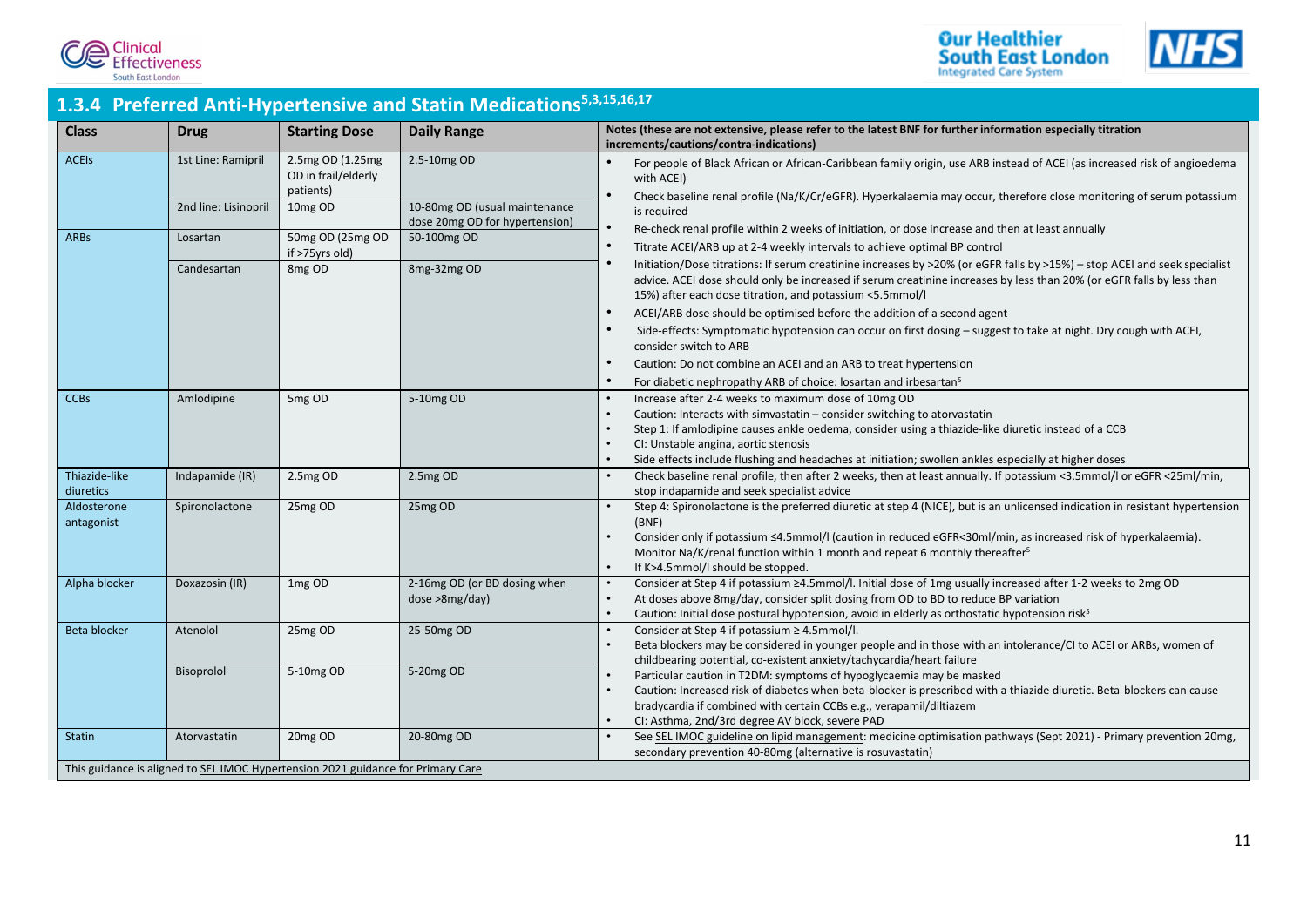



## <span id="page-12-1"></span><span id="page-12-0"></span>**1.3.5 Hypertension Review**

## Patients with hypertension should be reviewed at least annually.

|                                                | <b>Tasks/Activity</b>                                                                                                                                                                                          |                                                                                                                                                                                                                                                                                                                                                                                                                                                                                                                                                                                                                                                                                         | Who?                                                                                                   | Where?                                           | <b>Tools/Support</b>                                                                                                                                                                                                                                       |
|------------------------------------------------|----------------------------------------------------------------------------------------------------------------------------------------------------------------------------------------------------------------|-----------------------------------------------------------------------------------------------------------------------------------------------------------------------------------------------------------------------------------------------------------------------------------------------------------------------------------------------------------------------------------------------------------------------------------------------------------------------------------------------------------------------------------------------------------------------------------------------------------------------------------------------------------------------------------------|--------------------------------------------------------------------------------------------------------|--------------------------------------------------|------------------------------------------------------------------------------------------------------------------------------------------------------------------------------------------------------------------------------------------------------------|
| <b>Review</b><br>planning at<br>practice level | review.                                                                                                                                                                                                        | Call/recall planning: Use Arden's searches to help determine who to prioritise for                                                                                                                                                                                                                                                                                                                                                                                                                                                                                                                                                                                                      | Admin colleague<br>with clinician<br>support (GP<br>nurse/GP)                                          | In practice<br>or remotely                       | Arden's searches                                                                                                                                                                                                                                           |
| Pre-patient<br>review                          | <b>Contact patient to:</b><br>Arrange bloods (renal function, FBC, lipids, HbA1c) & urine ACR<br>1.<br>Arrange BP measurement + pulse check (in practice or using<br>2.<br>machine at home), at least annually |                                                                                                                                                                                                                                                                                                                                                                                                                                                                                                                                                                                                                                                                                         | <b>HCA/GP Nurse</b>                                                                                    | Remote or<br>F2F<br>$\ln$<br>practice/at<br>home | AccuRx text messages<br>E-consult which has a BP review page                                                                                                                                                                                               |
| <b>Patient review</b>                          | 1.<br>2.<br>3.<br>4.<br>5.<br>6.<br>7.                                                                                                                                                                         | Concerns + screen for symptoms/complications related to:<br><b>Hypertension</b><br><b>Hypotension</b><br>(dizziness/nausea/weakness/confusion, BP<br><90/60mmHg)<br><b>Review BP trend</b><br>Review investigations: blood + urine ACR results<br>Re-calculate QRISK2 or 3 (if appropriate)<br>Discuss risk-reduction + lifestyle: in context of QRISK2 or 3 (BMI,<br>smoking, alcohol, diet, activity) & COVID<br>Mind + Body: consider screening for mental health conditions<br>Medication review: concerns, side-effects, compliance, adherence,<br>ensure renal function satisfactory and adjust medications if needed.<br>Note that some drugs/substances can cause hypertension* | GP/GP Nurse/GP<br>pharmacist                                                                           | Remote or<br>F <sub>2F</sub>                     | Arden's template (for correct coding, annual review, medication review & Vital 5**<br>recording)<br><b>Brief-interventions around lifestyle</b>                                                                                                            |
|                                                | 8.<br>9.                                                                                                                                                                                                       | Self-management/Shared-decision making<br>Follow-up plans: review BP monthly until it is at target                                                                                                                                                                                                                                                                                                                                                                                                                                                                                                                                                                                      | GP/GP Nurse/GP<br>Pharmacist or<br>Social prescriber,<br>Care Navigator &<br>Patient<br>GP/GP Nurse/GP |                                                  | Self-management resources - send links via AccuRx:<br><b>British Heart Foundation resources</b><br>• Understanding your BP<br>• 6 tips for reducing BP<br>• BP and COVID-19<br>. Online Community for patients<br>• Online programme about BP for patients |
|                                                |                                                                                                                                                                                                                |                                                                                                                                                                                                                                                                                                                                                                                                                                                                                                                                                                                                                                                                                         | pharmacist/HCA                                                                                         |                                                  |                                                                                                                                                                                                                                                            |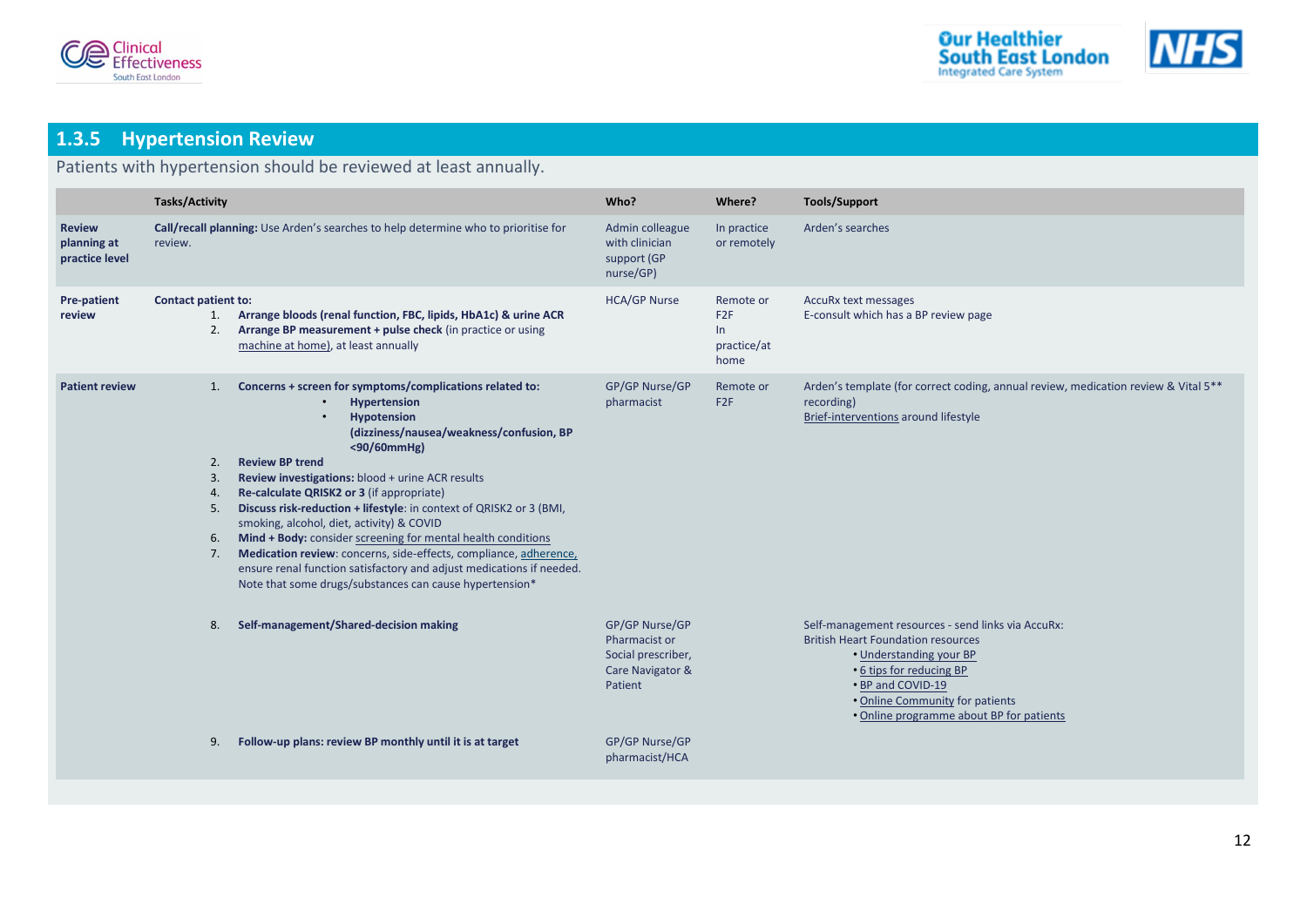



## <span id="page-13-2"></span><span id="page-13-1"></span>**1.3.6 AKI Sick Day Rules[18](#page-16-22)**

When patients have any of the following: vomiting, diarrhoea, or general dehydration due to intercurrent illness. Advise to STOP taking the medications listed below (restart after feeling well/after 24-48hrs of eating and drinking normally).

• **S**ulfonylureas, **A**CE inhibitors, **D**iuretics, **M**etformin, **A**RBs, **N**SAIDs, **S**GLT2 inhibitors (e.g. empagliflozin) – **'SADMANS'** rules

## <span id="page-13-3"></span><span id="page-13-0"></span>**1.3.7 Referrals[3,](#page-16-3)[4](#page-16-4)**

Refer patients wit[h worrying symptoms/signs](#page-7-5) for same day specialist review. Suspected cases of uncomplicated accelerated hypertension should be referred to the Medical Ambulatory Unit at Princess Royal University Hospital. Cases of suspected phaeochromocytoma or severe hypertension with life threatening features should be referred to the Emergency Department.

| $\overline{\mathbb{M}}$ | <b>EMERGENCY REFERRALS</b>                    |
|-------------------------|-----------------------------------------------|
|                         | ROP – Acute / Referrals / Acute Referral Form |

Refer the following for outpatient specialist advice:

- Patients of any age where a [secondary cause](#page-7-0) for hypertension is suspected.
- All patients <40 years with BP ≥140/90 mmHg, even with no evidence of CVD, renal/hypertensive eye disease or diabetes.
	- The 10-year CV risk can underestimate the lifetime risk of CV events in this cohort.
	- Patients of African or Caribbean family origin can present with primary hypertension at an earlier age.
	- If in doubt, consider using eRS Advice and Guidance to discuss need for referral.
- Patients with resistant hypertension: blood pressure uncontrolled on three or four antihypertensive medications. NICE recommends referral once taking four medications but local clinics will accept referral for patients taking three.

Both nephrology and cardiology specialties manage hypertension. The Referrals Optimisation Protocol automatically detects if the patient has renal disease (if correctly coded) and will suggest referral to the nephrology clinic regardless of the original specialty selected.

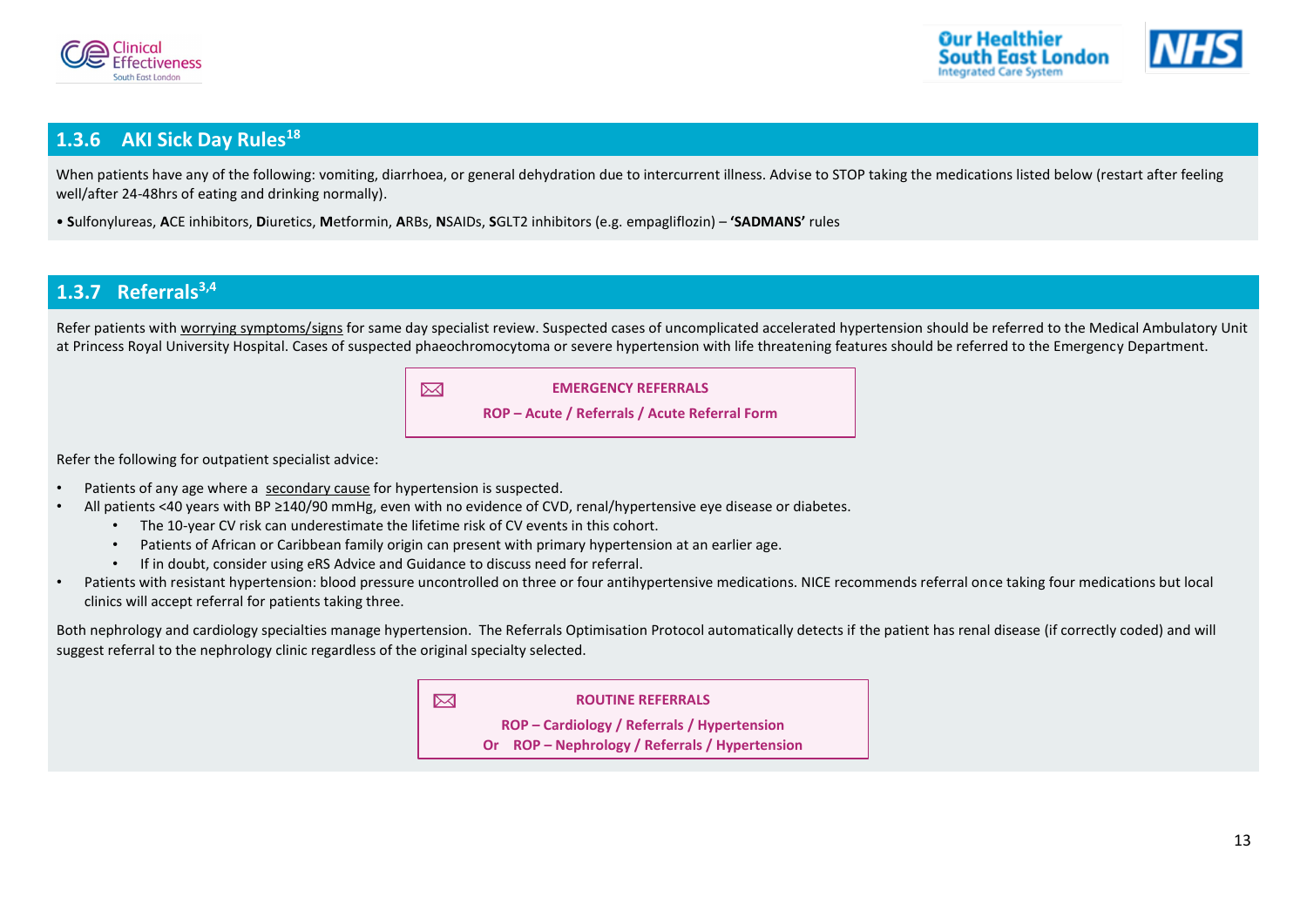



## <span id="page-14-0"></span>**1.4 Resources**

## <span id="page-14-3"></span><span id="page-14-1"></span>**1.4.1 Patient Support**

#### **Patient resources**

- [Bromley Well: Hypertension Fact Sheet and Lifestyle Support Information](https://www.bromleywell.org.uk/assets/documents/lthc-hypertension-2021)
- [Blood pressure information for patients \(translated\) and 'Loving your heart: a South Asian guide to controlling your BP'](http://www.bloodpressureuk.org/resources/publications/translated-blood-pressure-information/)
- [British Heart Foundation: Preventing Heart Disease](https://www.bhf.org.uk/heart-health/preventing-heart-disease) (resources for patients)
- [British Heart Foundation: How to reduce your blood pressure 6 top tips](https://www.bhf.org.uk/informationsupport/heart-matters-magazine/research/blood-pressure/blood-pressure-tips#:~:text=Unless%20your%20doctor%20tells%20you,should%20be%20below%20130%20%2F%2080) (see page 8 for more)
- [British Heart Foundation: Our online community](https://www.bhf.org.uk/informationsupport/our-online-community)
- [Get help to stop smoking \(London Borough of Bromley\)](https://www.bromley.gov.uk/info/200048/health_and_wellbeing/1309/get_help_to_stop_smoking)
- [Stop Smoking London](https://stopsmokinglondon.com/support-services/bromley)
- Better Health [NHS \(www.nhs.uk\)](https://www.nhs.uk/better-health/)

## <span id="page-14-4"></span><span id="page-14-2"></span>**1.4.2 Professional Support**

- **Urgent telephone advice -** Consultant connect: Cardiology (using dedicated practice telephone number)
- **Non-urgent –** use eRS 'Advice & Guidance' Nephrology, Cardiology or Obstetric medicine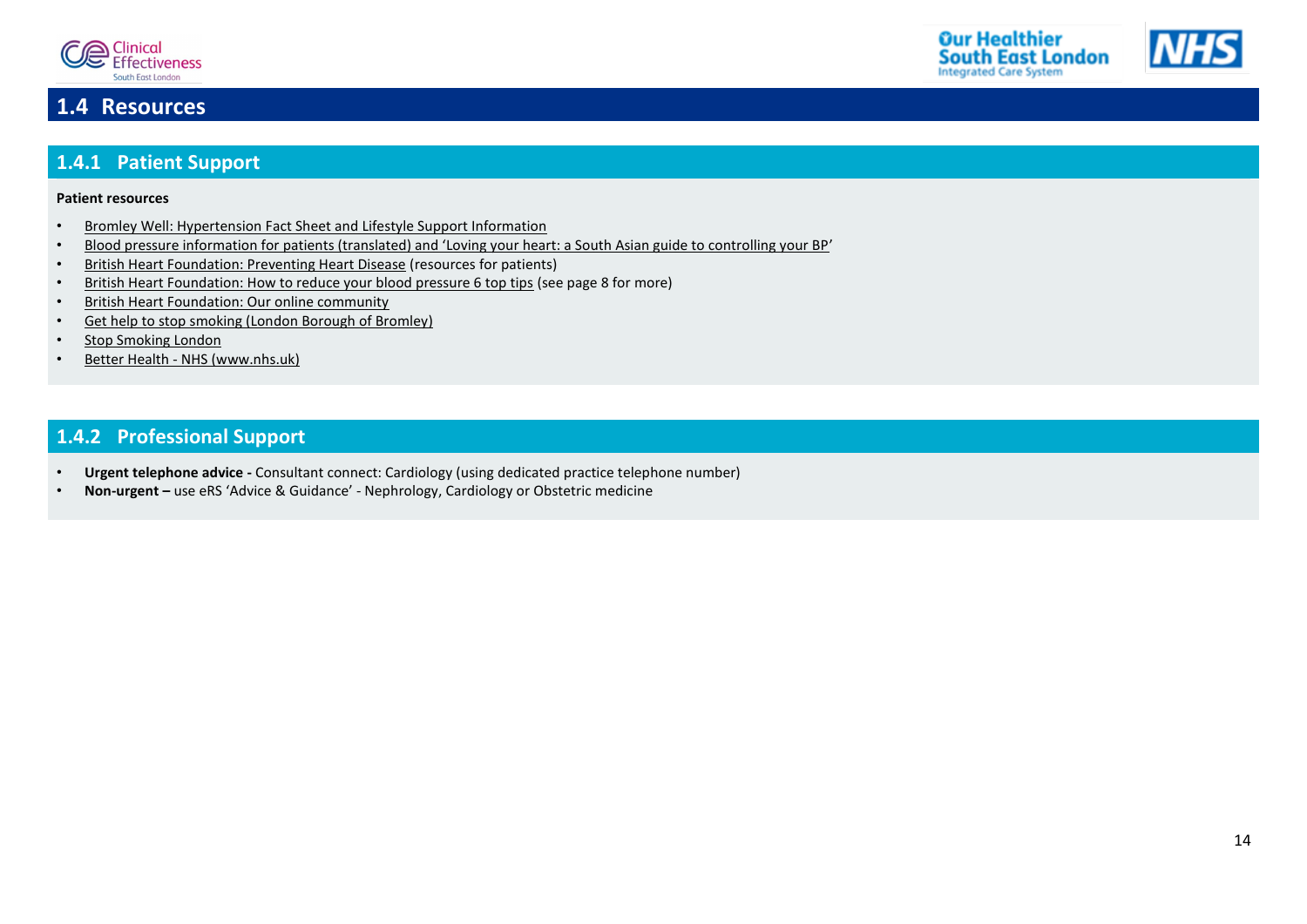





## <span id="page-15-0"></span>**1.5 Abbreviations**

- ABPM –Ambulatory blood pressure monitoring ACEI– Angiotensin converting enzyme inhibitor ACR – Albumin-creatinine ratio A&G – Advice & Guidance AKI – Acute kidney injury ARB- Angiotensin II receptor blocker BD – Twice daily dosing BMI – Body mass index BP – Blood pressure CCB – Calcium channel blocker CI - Contraindication CKD – Chronic kidney disease Cr – Serum creatinine
- CV Cardiovascular CVD – Cardiovascular disease DASH diet – Dietary approaches to stop hypertension diet DXS – Point-of-care tool for EMIS Web ECG – Electrocardiogram (12-lead) eGFR – Estimated glomerular filtration rate eRS – Electronic referral system FBC – Full blood count GSTT – Guy's & St Thomas' NHS Trust HF – Heart failure K – Serum potassium KCH – King's College Hospital NHS Trust HbA1c – Haemoglobin A1c HBPM – Home blood pressure monitoring

IHD – Ischaemic heart disease IR – Immediate release LVH – Left ventricular hypertrophy Na – Serum sodium NSAID – Non-steroidal anti- inflammatory drug OD – Once daily (dosing) PAD – Peripheral arterial disease QOF – Quality and outcomes framework (contract) QRISK2 or 3- an algorithm that predicts 10-year CVD risk. Renal profile – this includes serum sodium/potassium/creatinine/eGFR SELAPC – South East London Area Prescribing Committee TFT – Thyroid function blood tests TIA-Transient ischaemic attack T2DM – Type-2 diabetes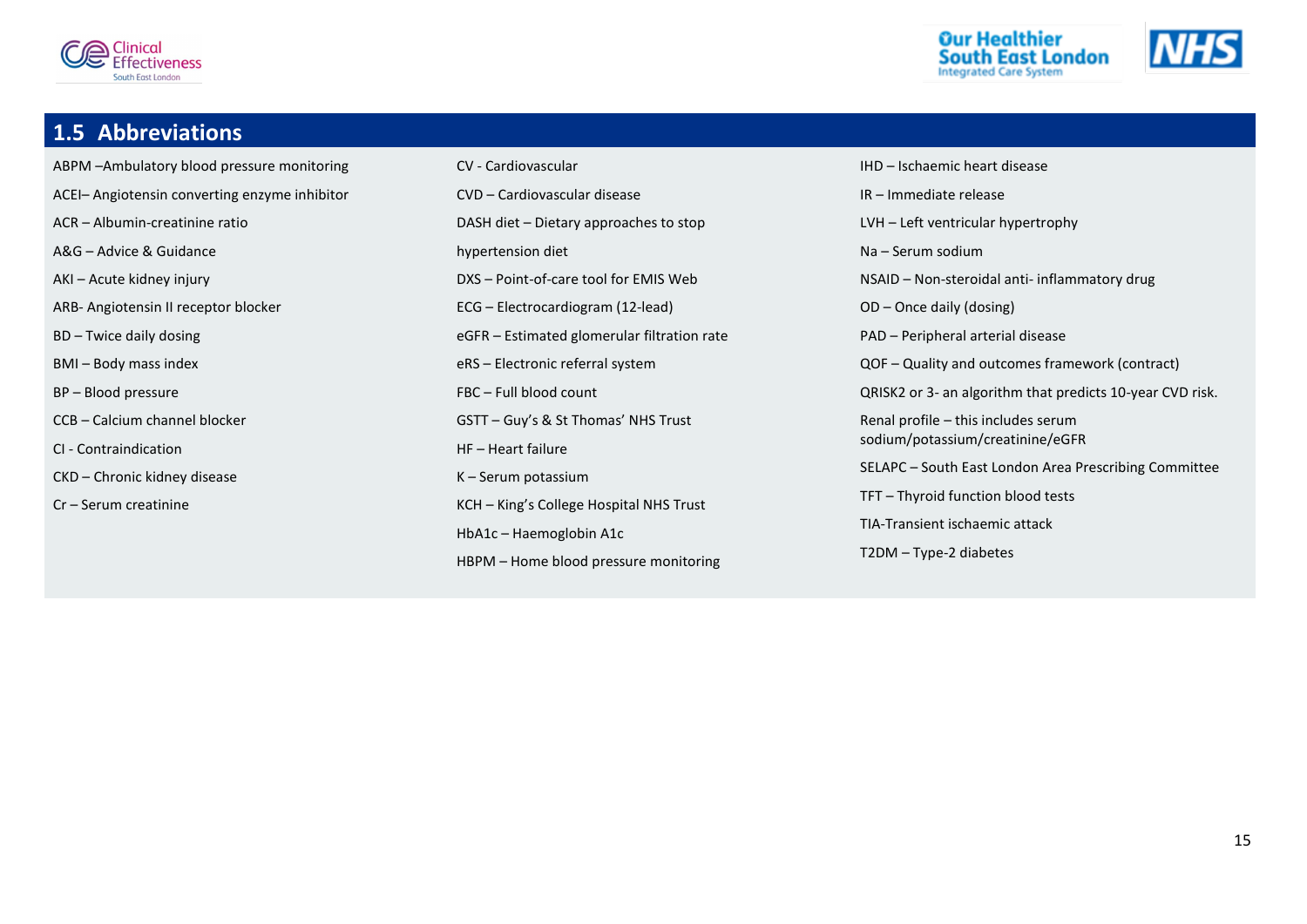



## <span id="page-16-1"></span><span id="page-16-0"></span>**1.6 References**

- British Heart Foundation: How can we do better? NHS Bromley CCG (updated 2018, source data QOF 2016/17, accessed 2017)
- <span id="page-16-2"></span>[Office for Health Improvement & Disparities, Fingertips, Public Health Data, Cardiovascular Disease/ diabetes and kidney disease/ Introduction / Data](https://fingertips.phe.org.uk/profile-group/cardiovascular-disease-diabetes-kidney-disease/profile/cardiovascular/data#page/0/gid/1938133106/pat/166/par/E38000244/ati/7/iid/91280/age/188/sex/4/cat/-1/ctp/-1/yrr/1/cid/4/tbm/1) (Accessed March 2022)
- <span id="page-16-3"></span>[NICE Guideline NG136 Hypertension in adults: Diagnosis and Management, published Aug 2019](https://www.nice.org.uk/guidance/ng136/resources/hypertension-in-adults-diagnosis-and-management-pdf-66141722710213) & updated March 2022 (accessed April 2022)
- <span id="page-16-4"></span> [Hypertension in adults: diagnosis and management, \[I\] Evidence review for same-day specialist review. NICE guideline NG136, Prognostic evidence review underpinning](https://www.nice.org.uk/guidance/ng136/evidence/i-sameday-specialist-review-pdf-248282935380)  [recommendations 1.5.1 to 1.5.3 in the guideline. August 2019](https://www.nice.org.uk/guidance/ng136/evidence/i-sameday-specialist-review-pdf-248282935380)
- <span id="page-16-5"></span>[South East London Integrated Medicines Optimisation Committee \(SEL IMOC\) Hypertension guidance for primary care \(April 2021](https://selondonccg.nhs.uk/download/11532/) & updated March 2022)
- <span id="page-16-8"></span>NICE CKS, Hypertension: [What investigations should I arrange? Last revised in March 2022](https://cks.nice.org.uk/topics/hypertension/diagnosis/investigations/)
- <span id="page-16-6"></span>NICE CKS, Lipid modification - [CVD prevention: Scenario: Lipid therapy -](https://cks.nice.org.uk/topics/lipid-modification-cvd-prevention/management/lipid-therapy-primary-prevention-of-cvd/) primary prevention of CVD. Last revised in January 2022
- <span id="page-16-7"></span>[https://www.qrisk.org/ \(Accessed March 2022\)](https://www.qrisk.org/)
- <span id="page-16-9"></span>[NICE Clinical Guideline NG203 Chronic Kidney Disease: assessment and management, published 25 August 2021, accessed \(Sept 2021\)](https://www.nice.org.uk/guidance/ng203/resources/chronic-kidney-disease-assessment-and-management-pdf-66143713055173)
- <span id="page-16-10"></span>[Quality and Outcomes Framework guidance for 2021/22](https://www.england.nhs.uk/wp-content/uploads/2021/03/B0456-update-on-quality-outcomes-framework-changes-for-21-22-.pdf)
- <span id="page-16-15"></span>Simces, ZL, Ross SE & Rabkin, SW, 2012, Diagnosis of hypertension and lifestyle modifications for its management, BCMJ Vol 58(8): 392- 398
- <span id="page-16-16"></span> Wu J, Kraja AT, Oberman A, Lewis CE, Ellison RC, Arnett DK, Heiss G, Lalouel JM, Turner ST, Hunt SC, Province MA. A summary of the effects of antihypertensive medications on measured blood pressure. American Journal of Hypertension. 2005 Jul 1;18(7):935-42
- <span id="page-16-17"></span>[Chronic heart failure in adults: diagnosis and management, NICE guideline \[NG106\]](https://www.nice.org.uk/guidance/ng106)
- <span id="page-16-18"></span>[Hypertension in pregnancy: diagnosis and management, NICE guideline \[NG133\] Published: 25 June 2019](https://www.nice.org.uk/guidance/ng133)
- <span id="page-16-19"></span>British National Formulary, last updated Jan 2021
- <span id="page-16-20"></span>[SE London Integrated Medicines Optimisation Committee \(SELIMOC\): Lipid management: medicines optimisation pathways \(updated Nov](https://selondonccg.nhs.uk/download/16002/) 2021, accessed Nov 2021)
- <span id="page-16-21"></span> Consultation correspondence – Southwark CCG's Medicine's Optimisation Team, CVD community clinic Pharmacists, GSTT Cardiology Team, GSTT Obstetric Medicine Team, Bexley MMT, SEL CVD working group
- <span id="page-16-22"></span>18 Acute kidney injury (AKI): use of medicines in people with or at increased risk of AKI [www.nice.org.uk/advice/KTT17/chapter/Evidence-context](http://www.nice.org.uk/advice/KTT17/chapter/Evidence-context)
- <span id="page-16-11"></span>[NICE Guideline NG17 Type 1 Diabetes in adults: Diagnosis and Management, published Aug 2015, updated Dec 2020, \(accessed Jan 2021\)](https://www.nice.org.uk/guidance/ng17/resources/type-1-diabetes-in-adults-diagnosis-and-management-pdf-1837276469701)
- <span id="page-16-12"></span>[Stroke and TIA, Clinical Knowledge Summaries \(NICE\), last updated March 2017, \(accessed Jan 2021\)](https://cks.nice.org.uk/topics/stroke-tia/management/secondary-prevention-following-stroke-tia/)
- <span id="page-16-13"></span>[Chronic kidney disease: assessment and management NICE guideline \[NG203\] Published: 25 August 2021 Last updated: 24 November 2021](https://www.nice.org.uk/guidance/qs5/chapter/quality-statement-2-blood-pressure-control)
- <span id="page-16-14"></span>Hypertension in adults (update) [J] Evidence review for blood pressure targets, NICE [guideline NG136, Evidence review underpinning recommendation 1.4.23, March 2022](https://www.nice.org.uk/guidance/ng136/evidence/evidence-review-j-pdf-11008446878)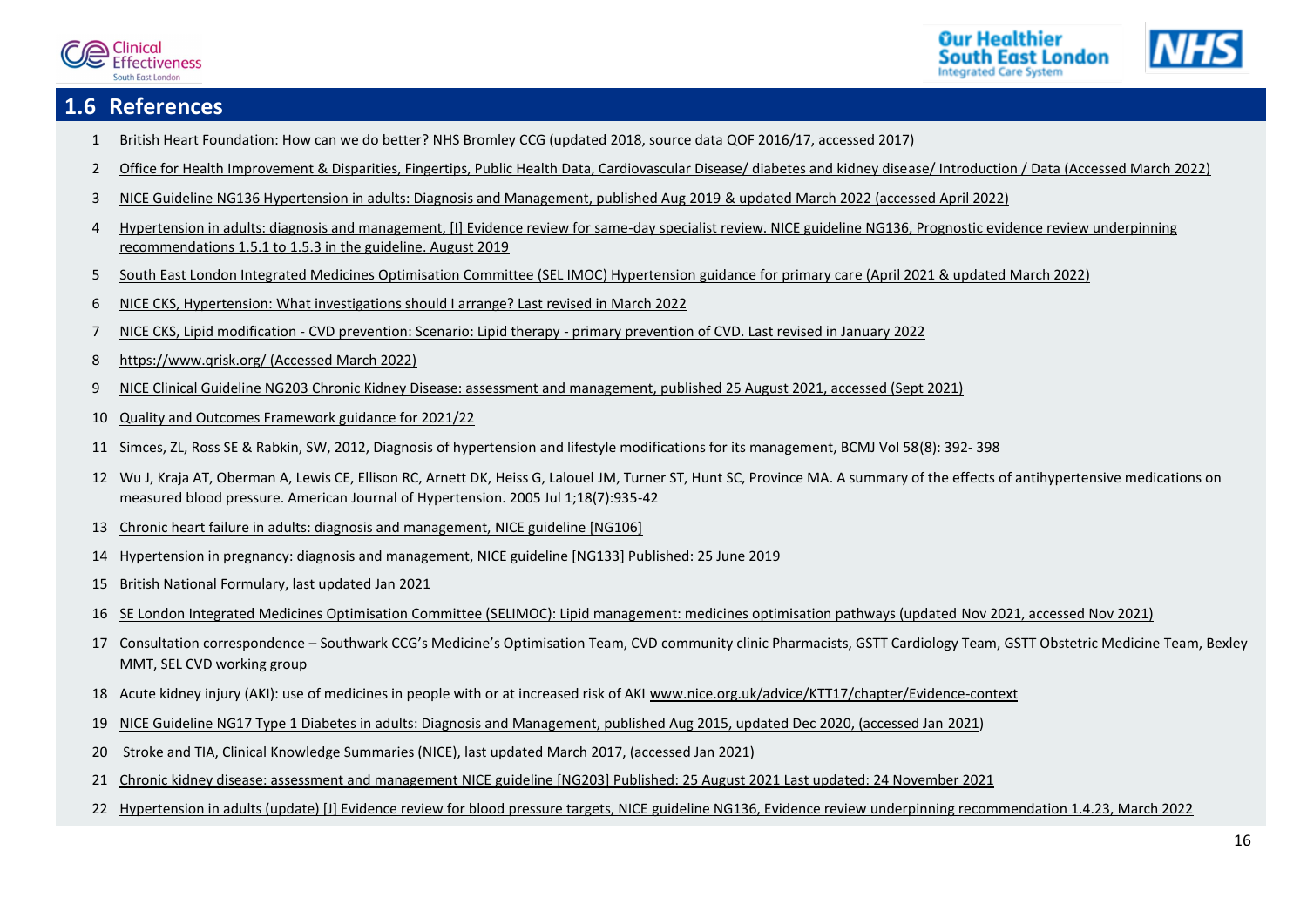



## <span id="page-17-0"></span>**1.7 Acknowledgements & Approval**

CESEL guides are co-developed by SEL primary care clinicians and local SEL experts (see below) and are localised to include borough specific pathways and resources. This guide has been through a formal approval process, including by SEL Medicine Optimisation Committee (SEL MOC) for the medicines content and the CESEL Steering Group, with representation from SEL CCG, PCNs and borough-based Medicines Management Teams (MMTs).

Approval: May 2022 (review May 2023)

Guide developed by Clinical Effectiveness South East London: Bromley Clinical Effectiveness Leads

Contact CESEL with any feedback at [selccg.clinicaleffectiveness@nhs.net](mailto:selccg.clinicaleffectiveness@nhs.net)